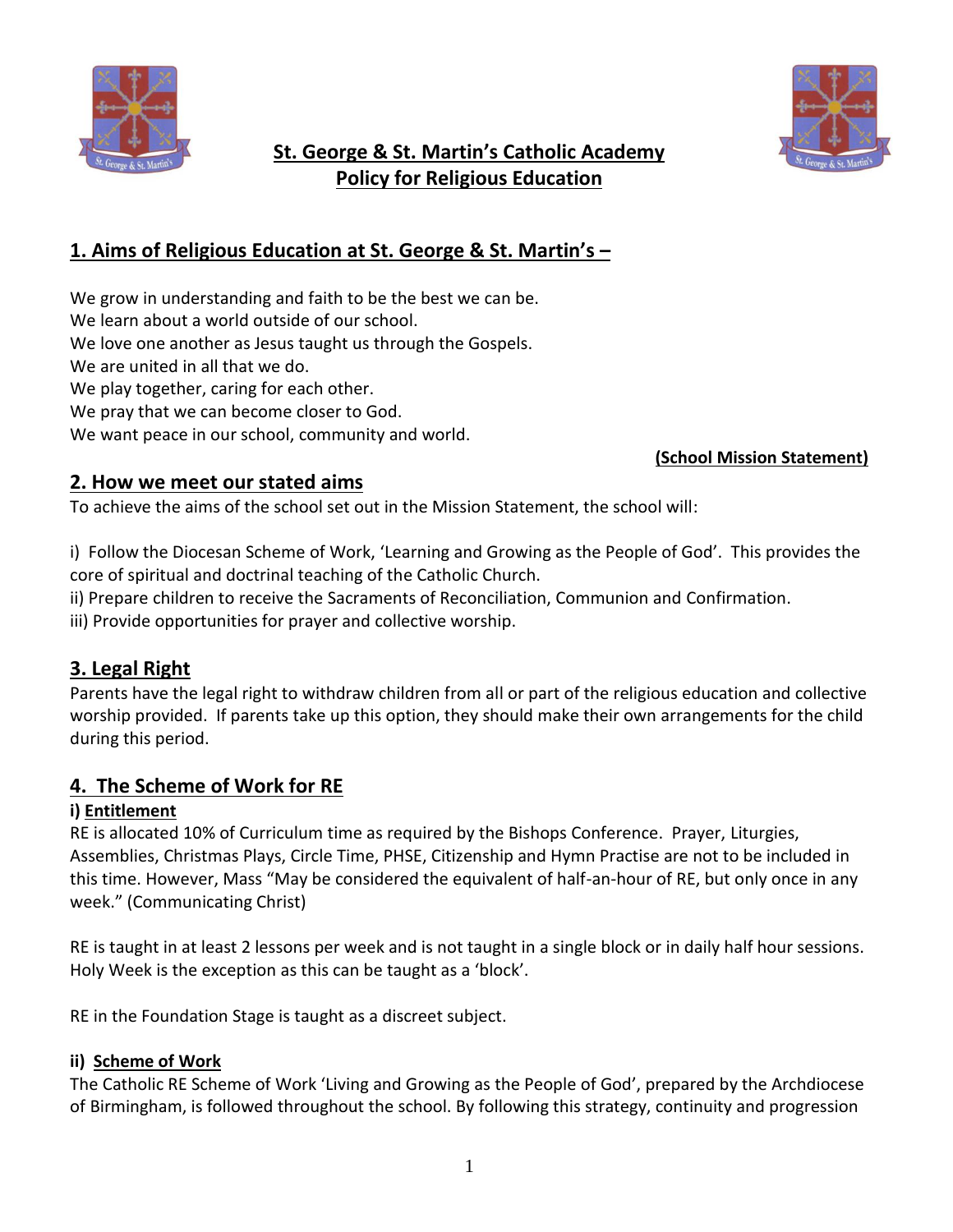– which are intrinsic elements of the programme, - are ensured, from the Foundation Stage, through to Year 6. (See Appendix 1 for an overview of the Archdiocese Scheme of Work)

This scheme is supplemented by work on the saints and stories from the Old and New Testaments, Circle Time sessions and Personal, Social, Health and Citizenship Education (PSCHE) including SEAL material.

#### Relationships and Family Life Education

This is taught in all classes in the summer term, and is delivered specifically through the beliefs of the Catholic Church, via the 'Journey in Love' Scheme of Work (Oldham) for years  $1-6$ . See RSE policy

### Multicultural Education

All pupils learn about other religions and cultures and are encouraged to show respect and acknowledgment for the beliefs of others through open discussion and shared experiences. This is reflected through the involvement of parents and members of the community who sometimes come in to share with the pupils their experiences of their culture and faiths. Non Catholic children take an active part in the RE curriculum, including Sacramental preparation and Collective Worship. .

We recognise the need to familiarise the children with other Christian traditions and non-Christian faiths, and to encourage the children to foster attitudes of tolerance, respect and understanding for beliefs and traditions of other faiths. While remaining true to their Christian faith, the children are encouraged to acknowledge with respect the truth and value of other faith traditions and to establish good relationships with members of other faiths without prejudice. The children are also encouraged to recognise and value the international and multicultural nature of the Catholic Church. (See Equality Policy)

## **iii) Planning**

## Long Term Planning

At the beginning of each year, each class teacher completes a long term plan to indicate which units are to be taught., when and for how long The RE-Coordinator collates all the long term plans into a whole school long term plan. This plan needs to be reviewed annually.

#### Medium Planning

Medium and short term planning is taken directly from the Archdiocese Scheme of Work which comprises of a book for each year group. The books for each year group contain material for each of the units. Each unit is introduced by some background information and an idea of the prior knowledge that the children should have. The particular skills that will be involved, as well as the vocabulary to be used in the unit are also explained.

Each unit is a medium term plan, and teachers decide which parts will be taught, and which teaching strategies used.

#### Short term plans

Class teachers plan the lessons for each week, these give more detail about what is taught and identifies teaching strategies. The teacher caters for different ability groups and learning styles as well as providing time for children to work in their peer groups; this is also indicated on the short term plan (Appendix 2)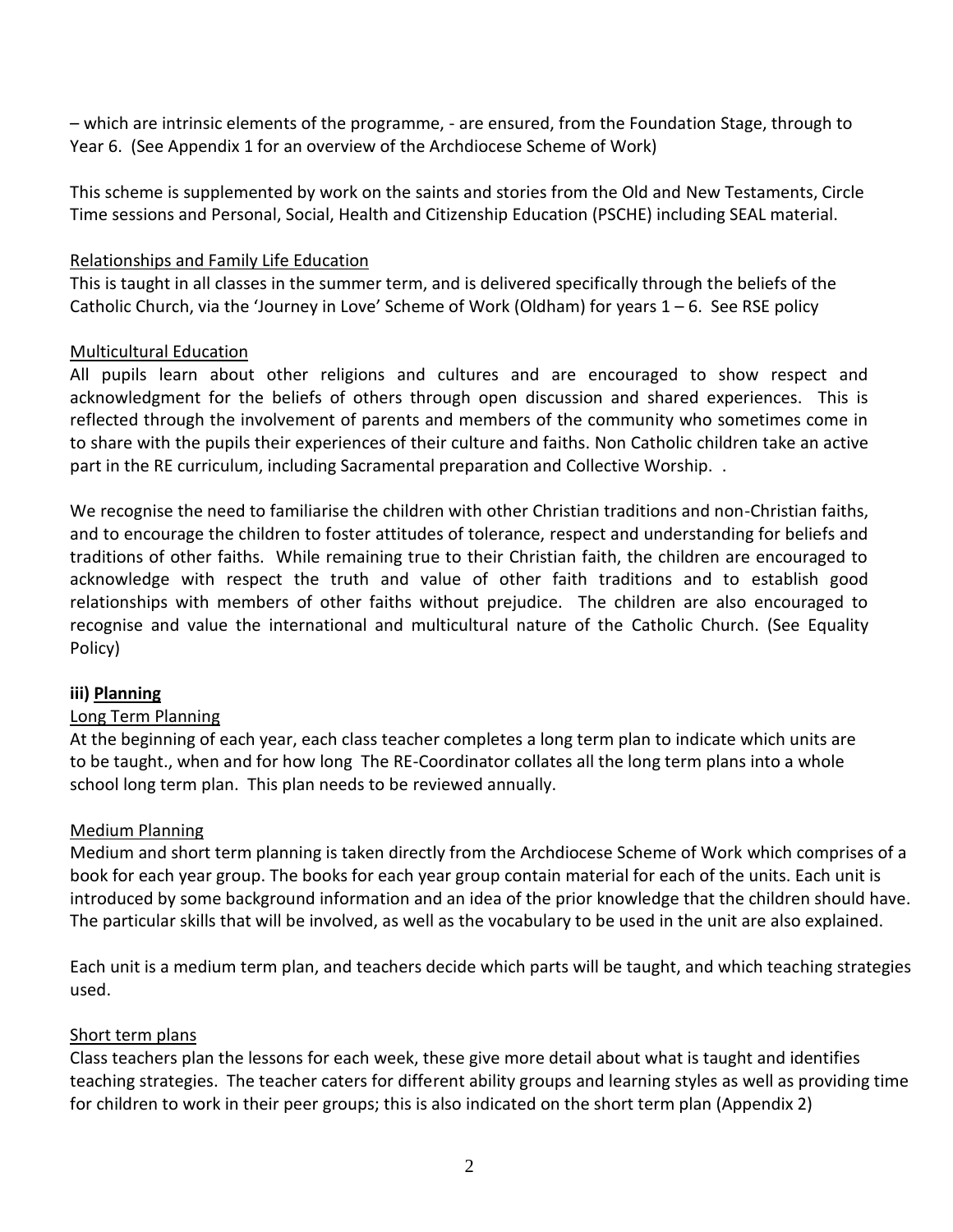There should be a copy of Long Term, Medium Term and weekly plans in each year groups planning file.

### **iv) Assessment, Recording and Reporting**

Assessment

- Assessment for RE is carried out in line with the schools own assessment policy for all core subjects. Individual children's progress is tracked using the diocesan level descriptors in class assessment files. This information is used to inform subsequent teaching and learning.
- Staff work collaboratively half termly to moderate levelled work. From this, planning has been adapted to ensure coverage of all Attainment Targets in line with the Diocesan levelling document.
- The Re-Coordinator collates all moderated pieces of work for a school assessment portfolio.
- Class teachers monitor children's progress in RE during the year through the use of RE matrices which indicate children's levels in RE. These are shared as a staff and the RE co-ordinator collects and monitors these as well as reporting back to SLT.

### Baseline Assessments

In Foundation Stage, the teachers conduct a Nursery Baseline Assessment on pupils entering and leaving the classes, this is then forwarded to the RE Co-ordinator.

### **v) Teaching and Learning of RE**

The Archdiocese Scheme of Work, 'Living and Growing as the People of God' is followed throughout the school. The RE Co-ordinator scrutinises the planning and assessment, conducts lesson observations and book trawls to ensure that the scheme is closely adhered to.

Teachers are encouraged to use a range of strategies in their teaching and planning is colour coded to ensure that different learning styles are catered for. Teachers ensure that work is challenging and stimulating. Activities are differentiated to cater different ability groups teachers ensure that children have opportunities to work in differing ability groups.

Support for SEN children is also indicated on planning.

## vi) Links with other Curriculum areas

Teachers are encouraged to make cross curricular links wherever possible in their planning. The Scheme of Work 'Living and Growing as the People of God' highlight links to other curriculum areas such as music, drama, geography and history. Topic Medium Term plans also encourages cross curricular links in developing children's faith through the phrase 'How will this topic develop the children as Catholics?' Opportunities for sustained pieces of writing should also be made. Children are encouraged to use ICT to research relevant topics or Saints and to use suitable programs such as Microsoft Word or PowerPoint to present their work.

## vii) Resources

All classes have access to appropriate books and audio/visual resources to deliver RE. Resources are located centrally in the Key Stage 2 building. Prompt return of resources ensures their availability across the school and caters for differentiated provision.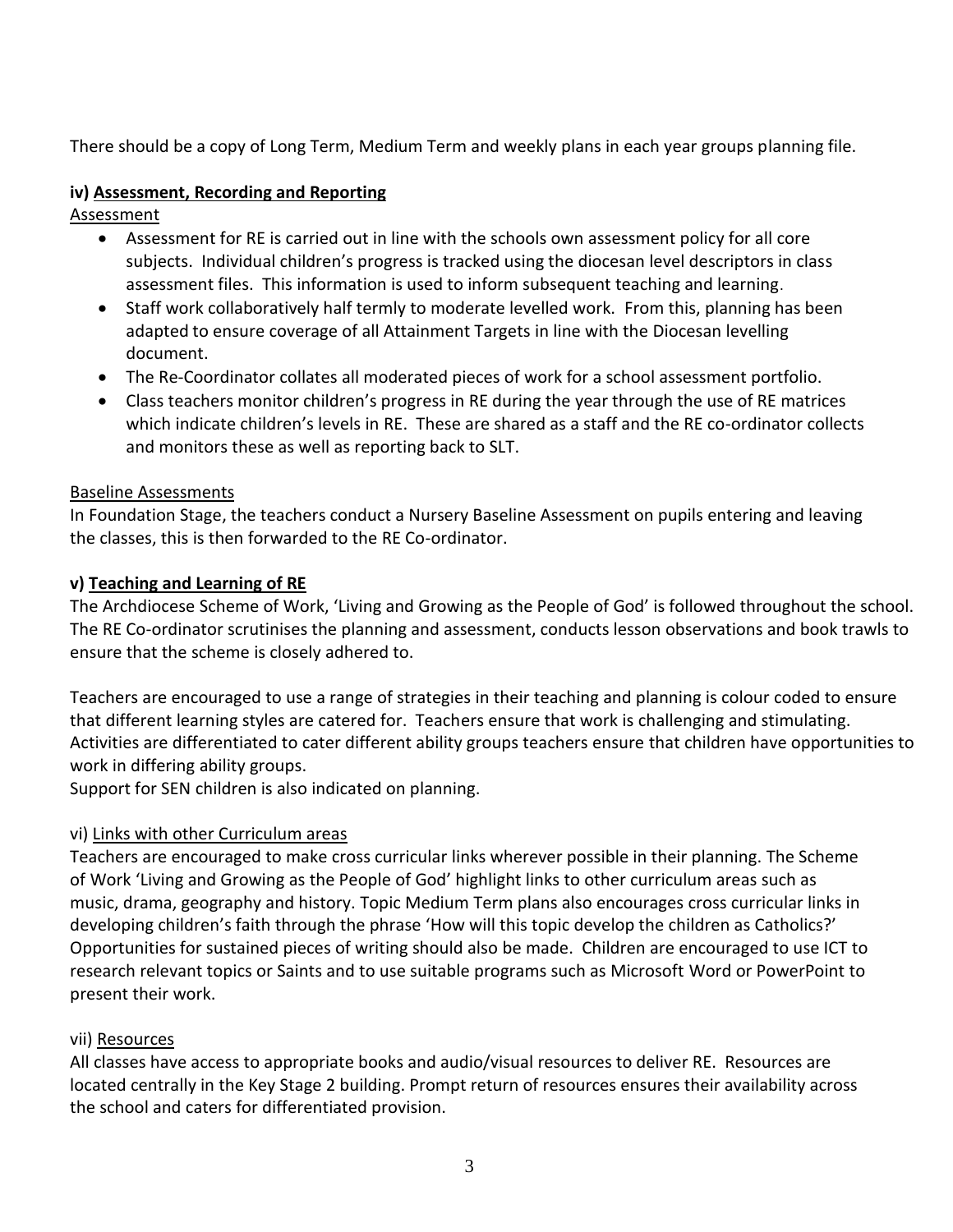The Re-Coordinator has an inventory of resources within the school.

## **5. Sacramental Preparation**

Preparing the children for the sacraments of Reconciliation, Holy Communion and Confirmation each year are the responsibility of the school, supported by parents and the Parish Priest. Parents attend several meetings and a series of Sunday Family Masses are planned in preparation to receive the Sacraments.

In addition to the work on Sacraments in the Year 3 scheme of work, each child follows the 'I Belong' scheme. Parents of children in Year 3 are involved in the preparation for the Sacraments of Reconciliation and Holy Communion by supporting their child when work from the programme is taken home. The Sacrament of Reconciliation usually takes place during Lent, and First Holy Communion in May or June.

In Year 6, children are prepared by their teacher for the Sacrament of Confirmation, usually in the Summer term.

## **7. Prayer and Collective Worship**

The development of a significant prayer life within the school is essential to the growth of both the children's and the staff's personal relationship with God. A range of opportunities for prayer are provided every day. Children join in communal prayer during class prayer time, assemblies, masses and in the various liturgies celebrated in school. They also write their own prayers and share these with others.

All classrooms and shared areas have an RE focus area. These are colour co-ordinated to the churches liturgical cycle. The displays are changed regularly, and different focuses introduced, which may provoke thought, discussion and prayer, and inspire wonder and awe in the children.

Each term the RE Co-ordinator compiles a whole school Collective Worship Programme; this encompasses the breadth of shared collective worship within the school and includes: weekly whole school assemblies (Monday and Friday), key stage assemblies and hymn practises throughout the term. All teachers share the lead in planning and conducting key stage assemblies. The Collective Worship Programme also includes 'Prayer of the Month' which focuses the school on learning and revising traditional prayers throughout the year. See also Collective Worship Policy and Traditional Prayer Policy.

During the seasons of Advent and Lent a specific liturgy programme is devised where the school come together in worship more regularly. A programme of masses is also planned with the Parish Priest consisting of whole school, key stage masses and class masses. All year groups are encouraged to participate in singing, prayers, readings, psalms, bidding prayers and the Offertory Procession. Masses are planned for Holy Days of Obligation and the school celebrates the feasts days of St. George (23<sup>rd</sup> April) and St. Martin (11<sup>th</sup> November).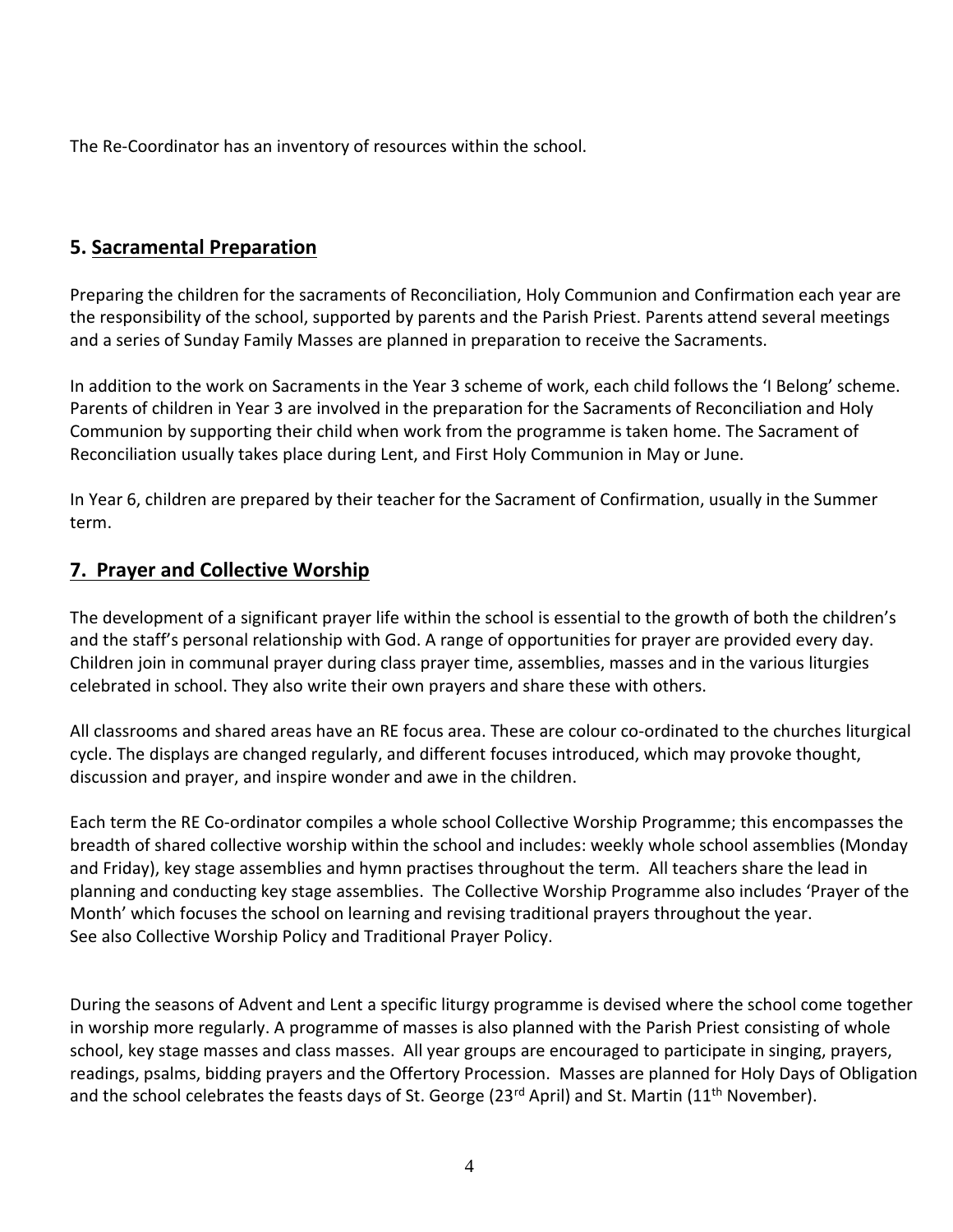# **8. Inclusion and Equal Opportunities**

At St. George & St. Martin's School we teach RE to all children, of all abilities. Through our RE teaching we provide learning opportunities that enable all pupils to make progress. We do this by setting learning opportunities and responding to each child's different needs.

We enable pupils to have access to the full range of activities involved in learning RE and work hard to meet the needs of those children with special educational needs, those with disabilities, those with special gifts and talents, and those learning English as an additional language to ensure all pupils make good progress. (See Equality Policy)

# **9. Links with the Parents and the Community**

Parents are invited to Eucharistic and non-Eucharistic celebrations. Through the programmes for Sacramental preparation they are invited to meetings in school and to family masses. Parents are also invited to help in school. Pre School children and parents are invited to attend PALs from the Spring term where they get to know some staff and the school. The school works closely with the Parish, the Parish Priest is a welcome visitor to our school and often attends assemblies. The school and Parish often share celebrations together. Every year the Parish are invited to become prayer partners for the Confirmadi in Year 6, and have the chance to meet up at Sacramental Masses. Recently, the school has begun to visit a local day care centre for the elderly to share aspects of our school life with them.

# **10. The Role of the RE Co-ordinator**

## **Responsibilities**

- Provide leadership and direction for Religious Education in the school, including Sacramental preparation and Collective Worship.
- Liaise with the Parish Priest, and other key parishioners regarding Masses, services, Sacraments, and other significant events within the church calendar, where the school are involved.
- Plan a Collective Worship Programme for assemblies, masses, hymn practises and liturgies on a termly basis.
- Support, guide and motivate those teaching RE
- Monitor and evaluate the effectiveness of teaching and learning through lesson observations, book and planning trawls.
- Secure high standards of teaching and learning
- Identify priorities and targets for RE and contribute to the school development plan
- Plan opportunities for INSET and moderation meetings (assessment)